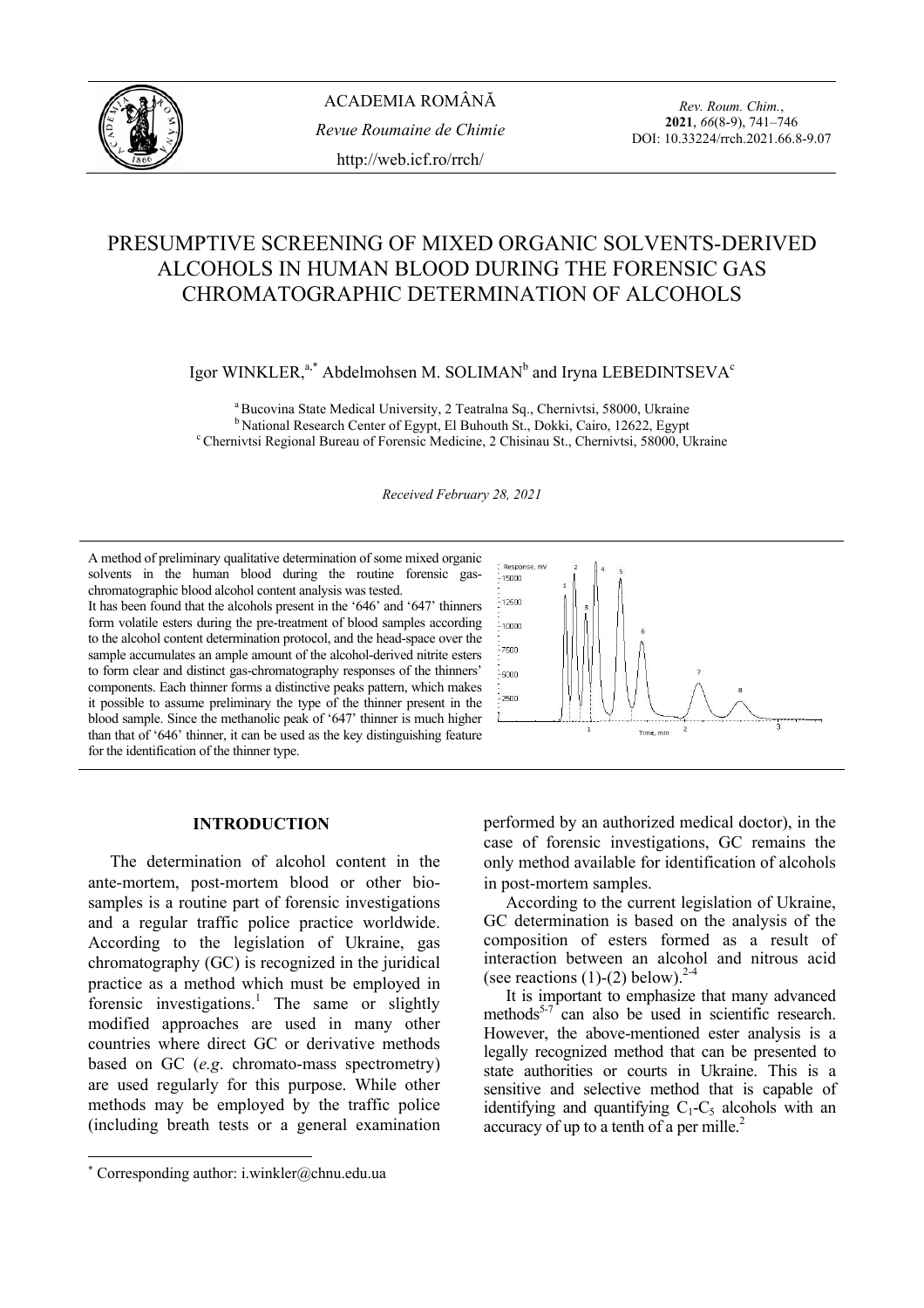According to the procedure<sup>2</sup>, a sample of blood, urine, or a tissue extract that may consist of some alcohols traces should be treated with a mixture of trichloroacetic acid and potassium nitrite. As a result, nitrous acid is formed (1), which then

interacts with the alcohols in situ, transforming them into corresponding nitrite esters (2) (see the example below representing the chemical reactions in the case of ethanol).

 $CCl_3COOH + KNO_2 \rightarrow KCCl_3COO + HNO_2$  (1)  $HNO<sub>2</sub> + C<sub>2</sub>H<sub>5</sub>OH \rightarrow C<sub>2</sub>H<sub>5</sub>ONO + H<sub>2</sub>O$  (2)

All these reactions should be performed in a tightly capped vessel to retain the just-formed alkyl nitrites inside. These esters are highly volatile, they evaporate actively, and a headspace probe taken from the vessel will contain a mixture of esters formed by the alcohols present in the sample and representing their real qualitative and quantitative composition. More details related to practical operations that should be done in the course of this analysis are provided in the next section.

 In the context of wide utilization of the abovementioned method in everyday forensic practice, it is interesting to investigate how other volatile organic compounds that could be present in the samples would manifest themselves in the results of GC investigation.

 There are numerous multicomponent organic thinners available on the market. For example, the '646' and '647' mixtures are the most common in Ukraine. Both compositions are mixed distillates obtained from oil products. They consist of toluene (40-50%), butyl, propyl, ethyl and some other alcohols (10-20%), acetate esters, acetone (below 5%), and other minor volatile admixtures. $8,9$  These mixtures are used widely in construction and repair practices for cleaning and degreasing surfaces before painting and/or thinning paints. Insufficient ventilation of the working area or failure to keep the necessary pause between the painting works and the beginning of regular usage of the justpainted items or rooms may cause inhalation of the solvent components followed by more or less severe intoxication. Such accidents are reported regularly in many countries.<sup>10-12</sup>

 Each of the solvents' components can potentially be identified by direct GC or a derivative method such as GC-MS, but the corresponding experimental procedures $13,14$  differ from those used for the forensic identification of alcohols. They are more complex and demand different lab equipment as well as extensive sample pretreatment, which require more time and resources.

 Therefore, it should be clarified whether these solvents can manifest themselves, at least qualitatively, during the non-specific GC alcohols identification, and whether some of their components provide some GC responses, and to which of them they are related. Some welldetectable GC responses were recorded previously<sup>15</sup> but extra experiments were needed to obtain more exact details related to this issue. If the result is positive, it can be used as preliminary evidence of traces of the '646' or '647' thinners being present in the sample, which can further be identified and determined quantitatively by the corresponding specific methods. Since GC alcohols analysis is one of the most common procedures performed often and on a wide array of samples, interpretation of unexpected GC responses may be important in the context of possible MOS presence in the samples. This way, experts may assume possible intoxication with some MOS and employ other specific and quantitative methods to check this assumption.

#### **EXPERIMENTAL**

 All chemical reagents used in this investigation were of the purity grades 65 (Pure Pharma Grade) or 35 (for Gas Chromatography) and were obtained from a local representative of "PanReac AppliChem." The '646' and '647' MOS were obtained from a local dealer of the company "Khimrezerv" supplying various stores with household and construction chemicals.

 A control mixture of alcohols should consist of seven or eight C1-C5 alcohols (methanol, ethanol, *n*-propyl and isopropyl alcohols, *n*-butyl and isobutyl alcohols, isoamyl, and sometimes *n*-amyl alcohols) with the concentration of each component equal to 2 ‰. This mixture is intended for testing the GC, and it was prepared according to the methods provided in<sup>2</sup> before the experiments. The mixture was treated with trichloroacetic acid and potassium nitrite according to the officially approved procedure<sup>2</sup>, and a 1 mL probe was taken manually from the headspace of the reaction tube and injected manually into the GC sampler. The standard conditions of the GC investigation of the alkyl nitrites mixture are given in Table 1.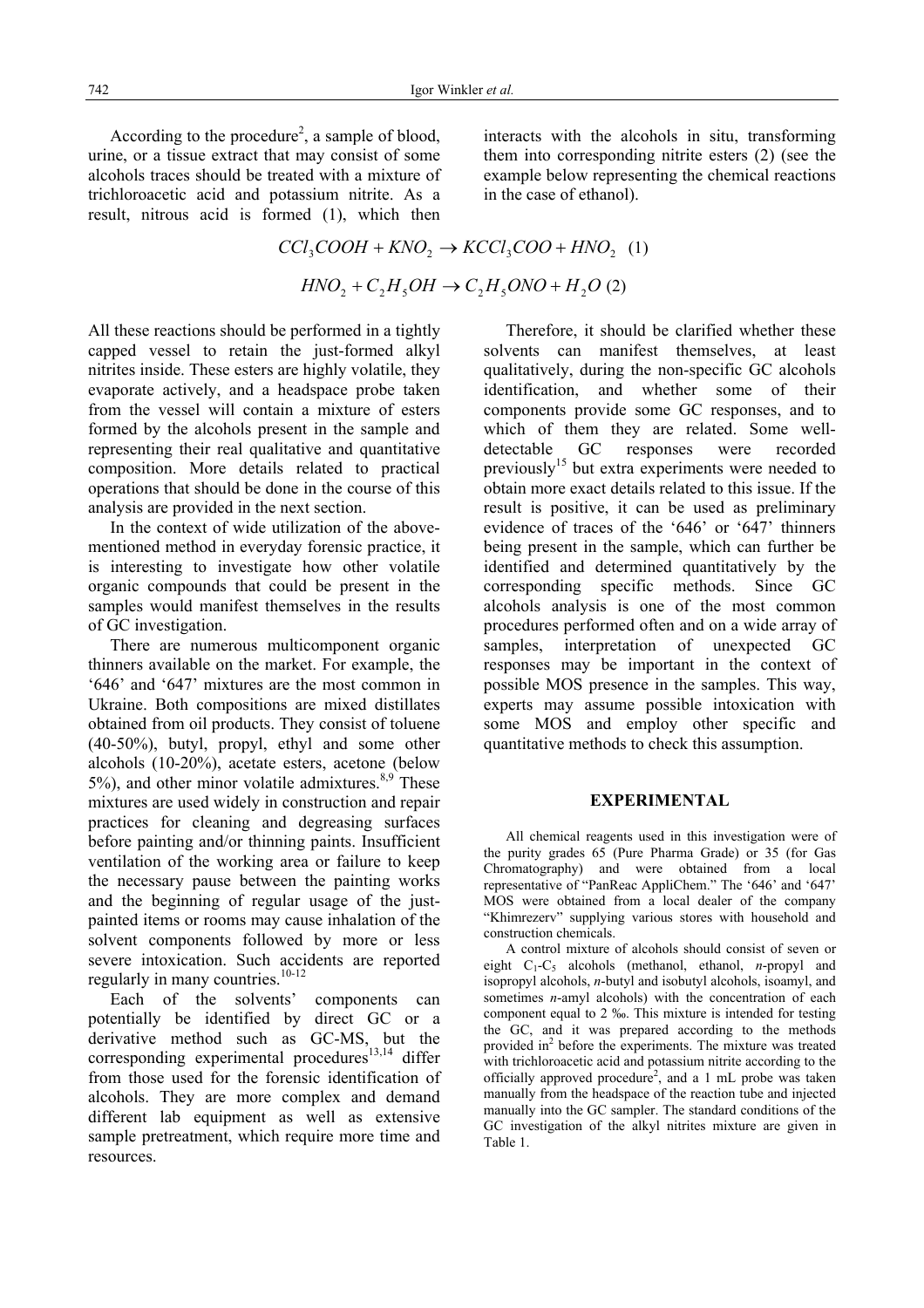

Fig. 1 – Typical GC image of eight homological alcohols manifesting themselves through the corresponding nitrite esters: methanol (1), ethanol (2); isopropyl alcohol (3); propanol (4); isobutyl alcohol (5); butanol (6); isoamyl alcohol (7), and amyl alcohol (8).

| I<br>۰, |  |
|---------|--|
|---------|--|

Standard conditions for the GC investigation of the alkyl nitrites mixture (\*)

| Parameter                        | Value                           |
|----------------------------------|---------------------------------|
| Sampling method                  | Manual, by a micro-syringe      |
| Column temperature, °C           | 75                              |
| Thermal regime                   | Isothermal                      |
| Injector temperature, °C         | 110                             |
| Detector temperature, °C         | 150                             |
| Detector type                    | Flame-ionization detector (FID) |
| Carrier gas $(N_2)$ flux, mL/min | 20                              |
| FID hydrogen flux, mL/min        | 60                              |
| FID air flux, mL/min             | 400                             |

(\*) - it should be emphasized that precisely these conditions must be used for this analysis as this is a legally approved method in Ukraine used in all official forensic investigations

A computer-controlled "Chromatec Crystal-2000M" device was used in all experimental investigations to separate and analyze the gas samples while the output data were analyzed, visualized, and recorded by standard software provided by the chromatograph manufacturer. The device was equipped with the packed 2.5 m long column filled with Chromaton T-AW with dimethylsilicone elastomer SE-30 (5 %) by Sigma Aldrich as the stationary phase.

A typical gas chromatogram of the control mixture is represented in Fig. 1. It can be seen that each of the alcohols present in the control mixture can be distinctively determined by a corresponding GC peak formed by its nitrous ester.

It should be understood that the chromatogram shown in Fig. 1 represents a qualitative pattern and it cannot be used for any quantification of the concentration of ethanol or other alcohols.

In order to do that, the internal standard must be chosen and all the peak areas must be normalized by its area. According to the approved GC method, an area of the propanol peak is used as a reference. This choice of the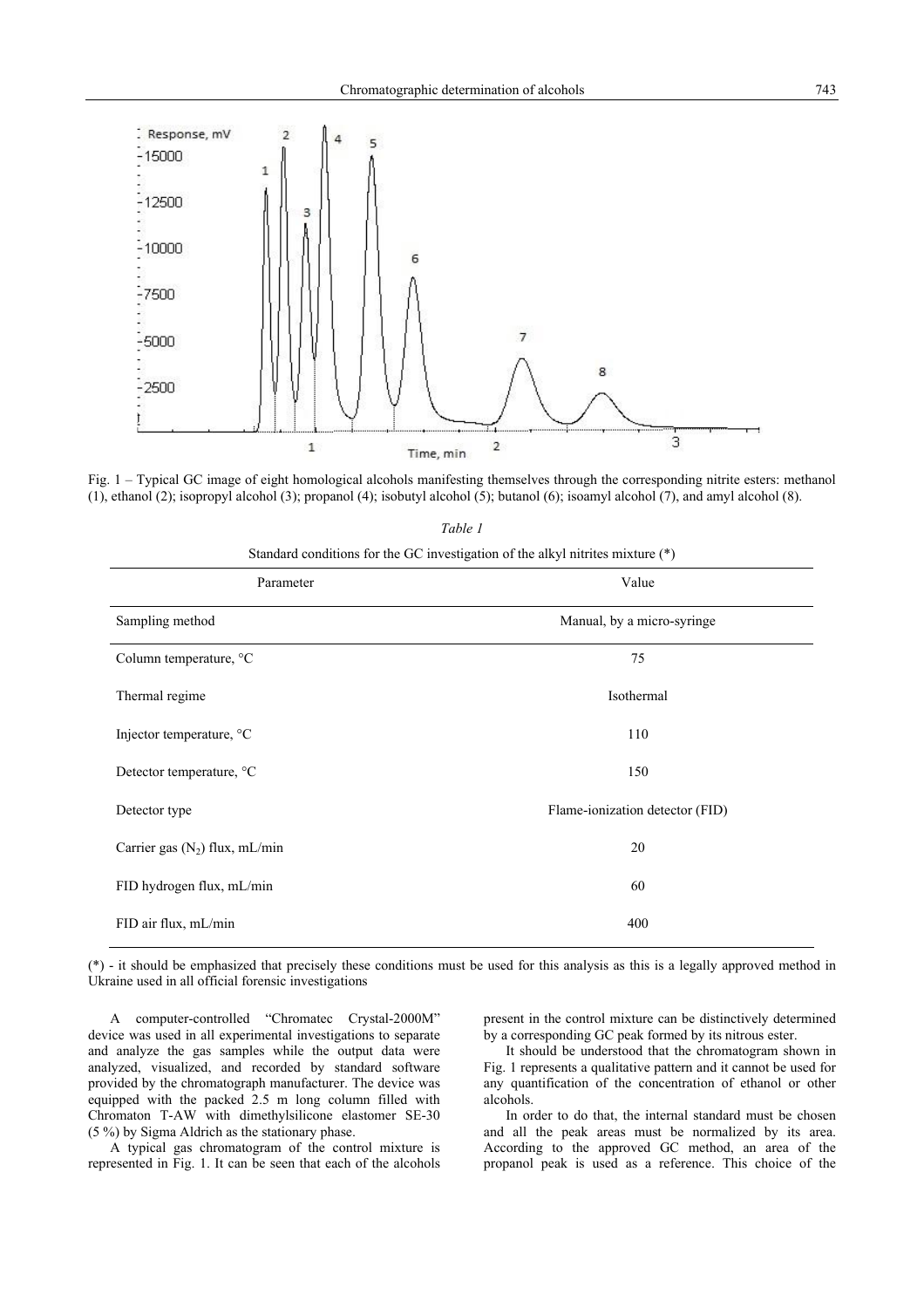internal standard is based on the fact that propanol is one of the closest homologs of ethanol and that normally it is not expected to be present in the human blood. On the other hand, it must be noted that propanol is formed during natural postmortem decay of biological tissues and, therefore, it can be found in post-mortem blood along with other decay products of an alcoholic nature.<sup>16,17</sup> However, the concentration of propanol formed by the decay processes is much lesser than that of ethanol making it possible to use this compound as the internal standard with some precautions even in the case of analysis of post-mortem blood or bioliquids.<sup>2,17</sup>

 Quantitative analysis of the alcohols content in a sample is performed according to the following procedure. 2 mL of the blood sample is mixed with 2 mL of the 4 ‰ aqueous solution of propanol to ensure the internal standard concentration 2 ‰. Then 1 mL of this mixture should be taken and put into a glass ampoule. 0.5 mL of the 30 % trichloroacetic acid should be added to the ampoule, then it must be capped and, finally, 0.3 mL of the 30 % aqueous solution of sodium nitrite should be injected inside. The alkyl esters are formed instantly according to the processes (1)-(2) (see above), they evaporate into the gas section of the ampoule, and so a headspace probe will consist of a mixture of

esters representing the alcohols content in the initial blood sample.

 Preliminary chromatograph calibration is performed in the same way as described above but with a series of preset ethanol (or other alcohol) solutions with known concentrations used instead of blood samples. A ratio between the alcohol peak area and the internal standard (propanol) peak is used to calibrate the device.

## **RESULTS AND DISCUSSION**

 The investigation of possible GC responses of the thinners' components within the regular blood ethanol content determination were carried out with the human blood samples containing a 0.2 ‰ admixture of MOS. This concentration corresponds to the initial state of alcohol intoxication, and it is more likely to be reached for a pathological state caused by inhalation of contaminated air.



Fig. 2 – Chromatograms of the blood samples with a 0.2 ‰ admixture of '646' (a) and '647' (b) MOS.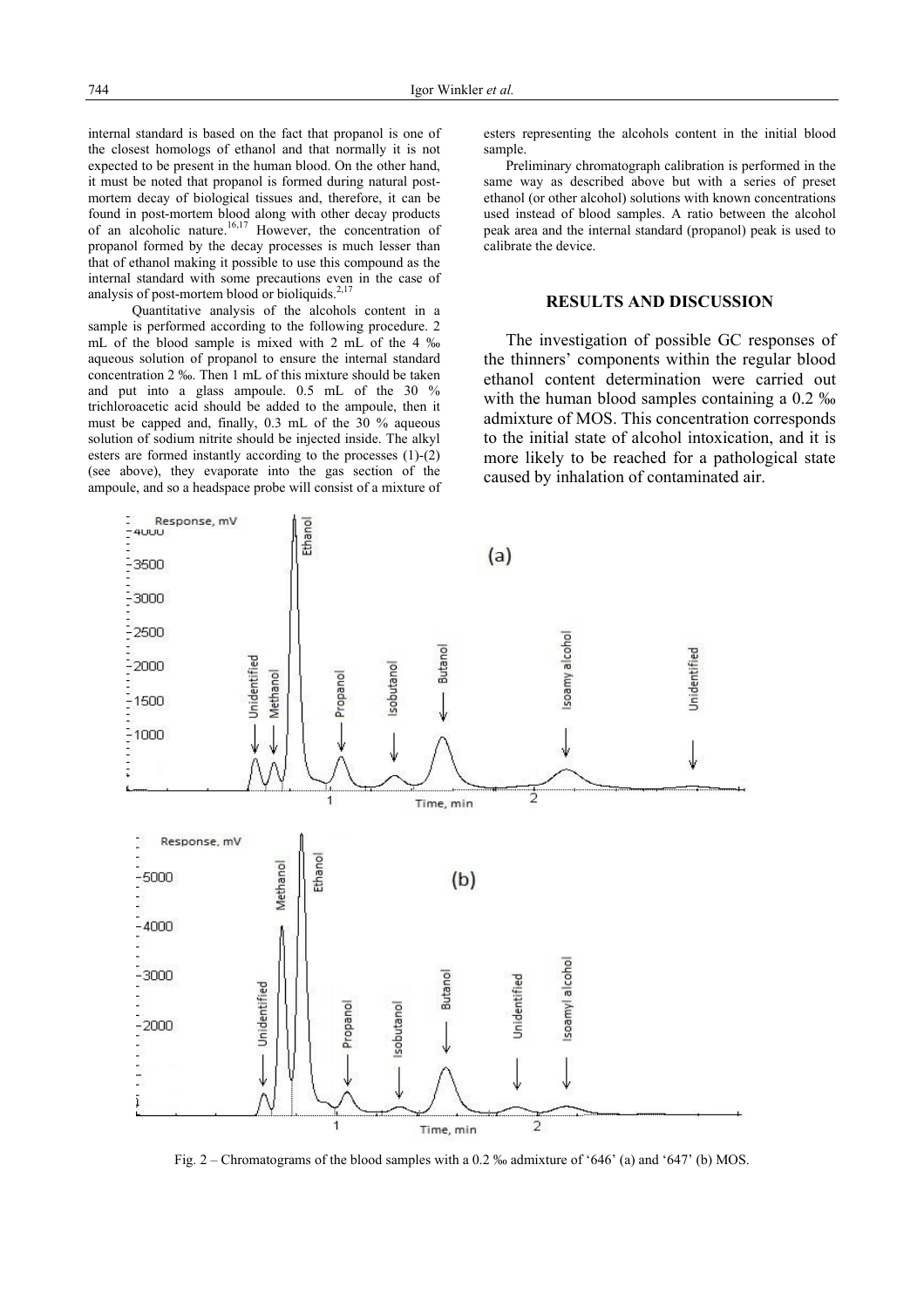An alcohol-free human venous blood sample (55 ml) has been taken from a male adult volunteer after receiving his verbal consent to participate in the present investigation. Based on the role, involvement and character of the human volunteer participation in this investigation, the Ethics Panel of the Bucovinian State Medical University, where the investigation project was performed, has approved this activity. The volunteer claimed that he had not consumed alcohol 3 days before the experiment. Then the blood was divided into 11 similar samples of 5 ml. One of them was used as a reference while the others were contaminated with '646' or '647' MOS (5 samples for each) in such a way to create the concentration of a thinner 0.2 ‰. All the samples were treated according to the above mentioned experimental procedure for the alcohol content determination in the human blood. The results for each MOS replicates were statistically processed and averaged.

 The control chromatogram of the sample containing no MOS admixture was flat, without any peaks, and no chemicals were identified by the chromatogram analysis software, while some GC responses were found for the contaminated samples.

 A typical chromatogram of the blood sample after adding an admixture of '646' or '647' MOS is shown in Fig. 2. It can be seen that numerous alcohols form the GC responses in both cases.

 The methanol peak seems to be the most evident distinguishing feature between these solvents since it is rather weak for the '646' thinner, while in the case of the '647' mixture, its height is comparable with that of the highest peak of ethanol. Therefore, this distinction between the '646' and '647' methanol peaks can potentially be used to differentiate and identify these MOS in the GC alcohols content analysis.

 However, a more exact approach requires quantitative determination of the components' peak areas normalized by the propanol peak area. An area of the propanol peak was taken as a reference and the areas of all other peaks where divided by the propanol one to get the normalized values. This quantification is presented in Table 2. It should be mentioned that the quantifications given below cannot be used for exact determination of the concentration of the MOS components in the blood because an accurate GC calibration using the combinations propanol/MOS component must have been performed for every compound to get their exact contents. However, our approach still can provide some approximate results showing relative concentrations of various MOS components.

 That is why the quantitative data shown in Table 2 are indicative and can only be used to compare relative GC responses of different MOS components.

As seen from Table 2, six components have formed the well-detectable peaks when added to the pure blood samples. The ethanolic peaks were the largest while the peaks of butanol (in both cases), methanol ('647') and isoamyl alcohol ('646') also were larger than the reference propanolic peak. Therefore, the unexpected detection of GC responses of the above components in the human blood sample analyzed under the regular ethanol content determination protocol can be interpreted as a preliminary indication of a possible intoxication with '646' or '647' thinner.

*Table 2* 

The averaged experimental and normalized peak areas registered in the chromatogram of the blood samples with an admixture of '646' (numerator) and '647' (denominator) MOS. The relative error for all peak areas was equal or below 15 %

| Compound        | Experimental peak area, $mm2$ | Peak area normalized by propanol |
|-----------------|-------------------------------|----------------------------------|
| Methanol        | 1215.2/10974                  | 0.471/3.901                      |
| Ethanol         | 14195/20658                   | 5.497/7.344                      |
| Propanol        | 2582.1/2812.8                 | 1/1                              |
| Isobutanol      | 1646.1/1282.9                 | 0.637/0.456                      |
| <b>Butanol</b>  | 6129.6/7049.9                 | 2.374/2.506                      |
| Isoamyl alcohol | 4387.4/2113.5                 | 1.699/0.751                      |